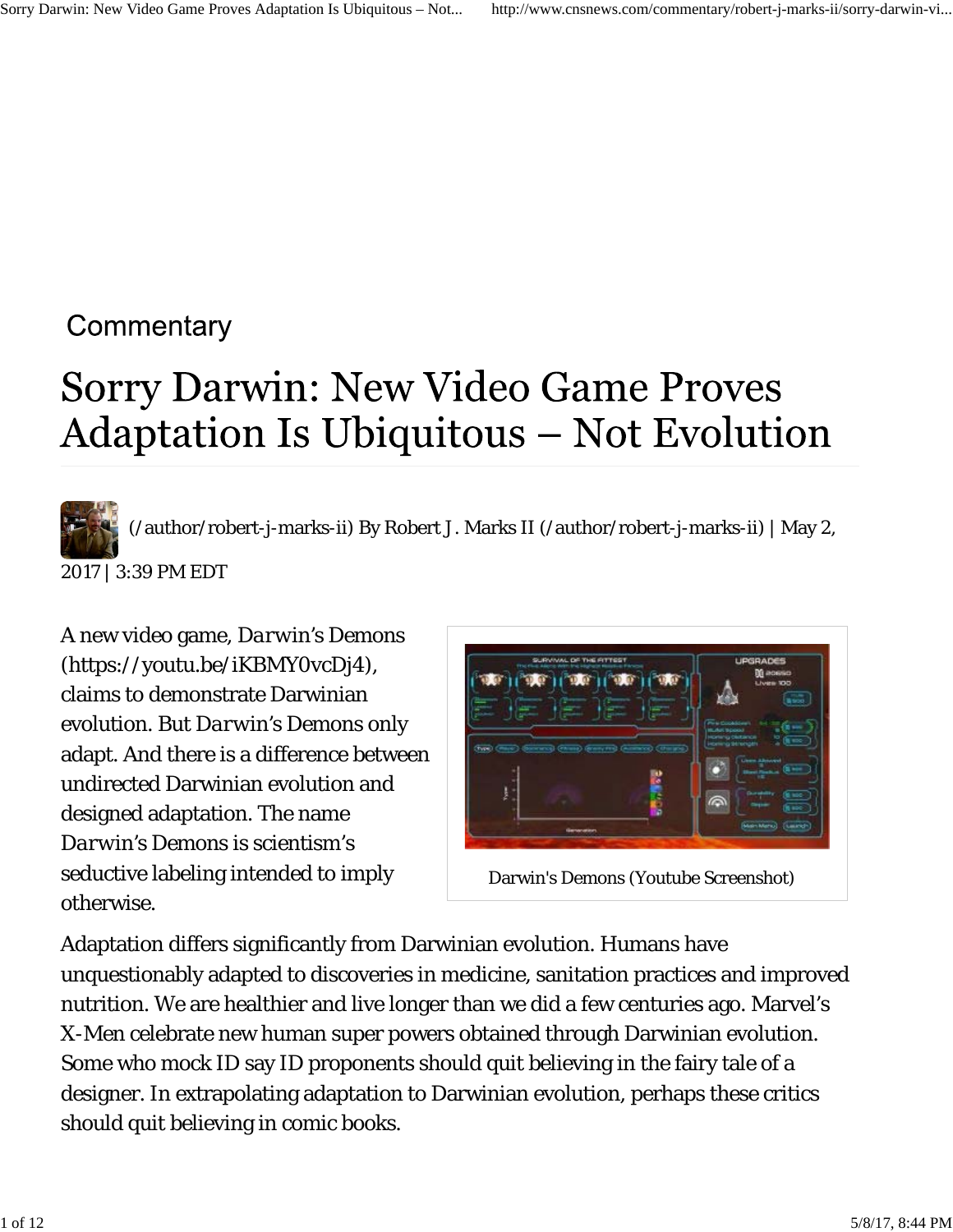

I just finished watching a YouTube video about a smart solar panel that turns itself to always face the sun. At night, the panel folds itself up and tucks away. Like a mattress in the bed of a pickup truck traveling on Interstate 35, the large flat solar panels need to be secured against the forces of wind. So the smart solar panel detects strong wind and retreats to its safe compartmental home when there is wind danger. Such built-in adaptation is a characteristic of good engineering design. Some of us are old enough to remember the sound of a duck choking on a kazoo when phone and fax modems initialized. The sound was the fax machine adapting its operation to its connection using a primitive neural network.

I broke my wrist a few years back and couldn't use a keyboard. Rather than attempt one-armed typing, I purchased *Dragon Naturally Speaking* speech recognition software which I still use on occasion. Even after I regained function of my wrist, the hands-off software still came in handy because I can speak quickly but still look at my fingers when I type. Every time I open the program, *Dragon* asks my permission to look at my old documents and emails to assist in better correlating of my recent utterances with what I write. *Dragon* is adapting and is more accurate for me than it used to be. But I have no expectation that the software will ever evolve to the point where it alone begins to respond to my email or even composes a complete sentence.

Like *Darwin's Demons*, *Dragon* is not evolving – it's adapting exactly as its designers intended. And there will be no adaptation beyond the intended use. Don't wait for it to do something for which it was not programmed to do. As currently written, the program will give little strategy in winning at *Super Mario Brothers* or offering investment advice.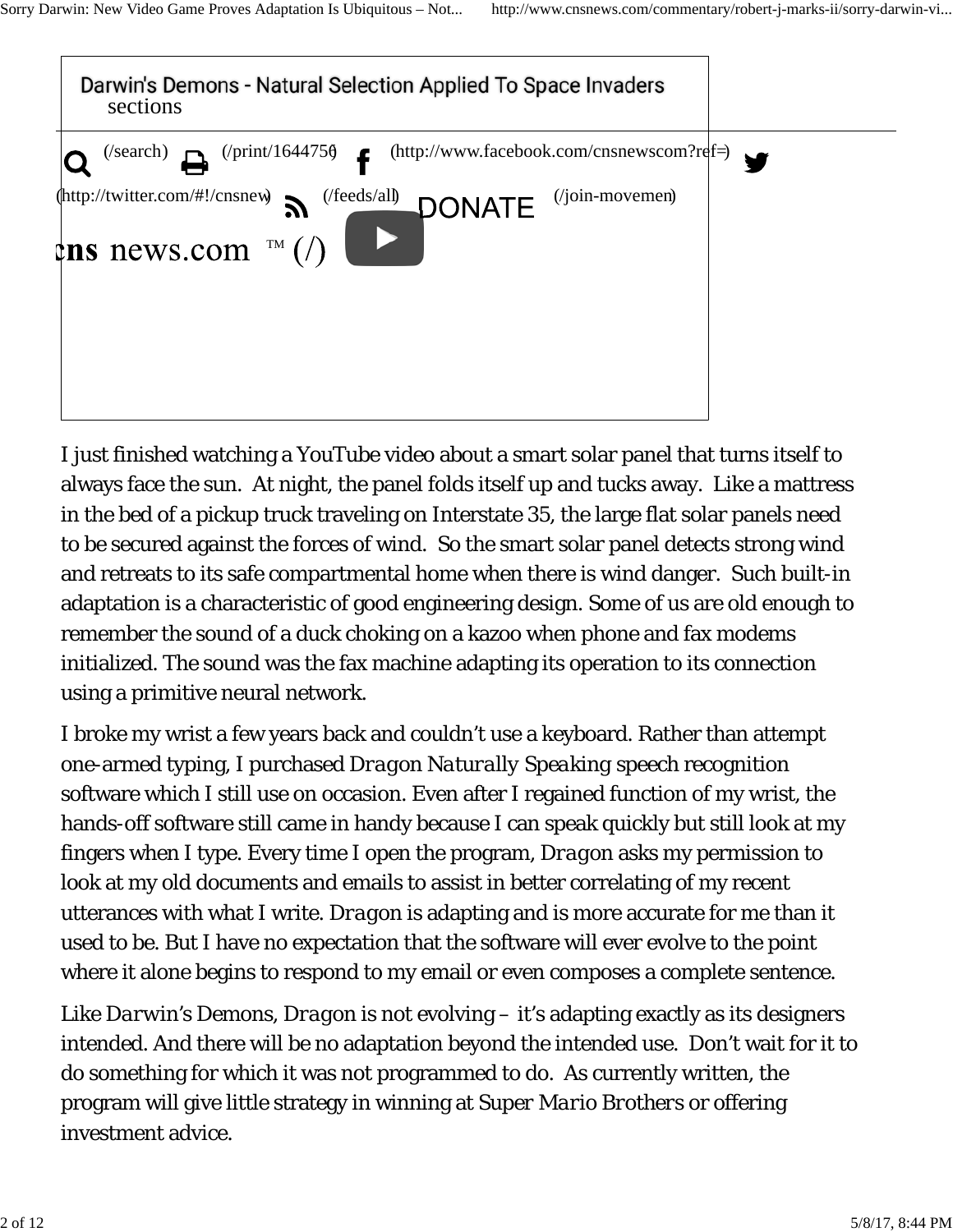Adaptation is common in engineering. Adaptive designs are robust and able to perform in a wide variety of scenarios.

| $\bullet$ (/search) $\bullet$ (/print/164475 $\bullet$ f (http://www.facebook.com/cnsnewscom?ref=) |  |
|----------------------------------------------------------------------------------------------------|--|
| (http://twitter.com/#!/cnsnew $\sum$ (/feeds/all) DONATE (/join-movemen)                           |  |
| cns news.com $\mathbb{R}$ (/)                                                                      |  |

Adaptation is also ubiquitous in nature. When I first heard about the beaks of the Galapagos finches changing in accordance to environment and food sources variation, I remember thinking that finch beaks were well designed. They adapted. Likewise, people who lose their sight often develop higher sensitivity to sound and touch. Like New York lawyers removing their suit jackets when transitioning from air conditioning to the outside heat, snakes shed their skins to adapt to increasing size. Some mammals grow heavier coats of fur in preparation for winter. Salamanders in caves quit wasting resources on maintaining their never-used eyes. In some cases, like changes in finch beaks, adaptation is heralded as manifestation of Darwinian evolution. Such is the claim of *Darwin's Demons*.

What's the difference between evolution and adaptation? Darwinian evolution requires creation of specified complexity where there was none. Computer programs, including video games like *Darwin's Demons*, are incapable of being creative (https://youtu.be /Cm0s7ag3SEc) . Adaptation, on the other hand, uses available pre-programmed resources to improve and ultimately optimize performance.

I recall pumping quarters into an arcade machine to play *Space Invaders* in the late 1970s. The game has the same motif as *Darwin's Demons* except the graphics and processing for *Space Invaders* is cruder. When a level is mastered in *Space Invaders*, the next level is designed to be more difficult. Levels ultimately become so difficult that the player eventually loses. In *Darwin's Demons*, higher levels of play are determined by adaptation to the players' performance and an increased skill of the *Demons*. In *Space Invaders*, there is no adaptation because the difficulty increase at higher levels is simply scheduled. The writer of *Darwin's Demons* software may show the effects of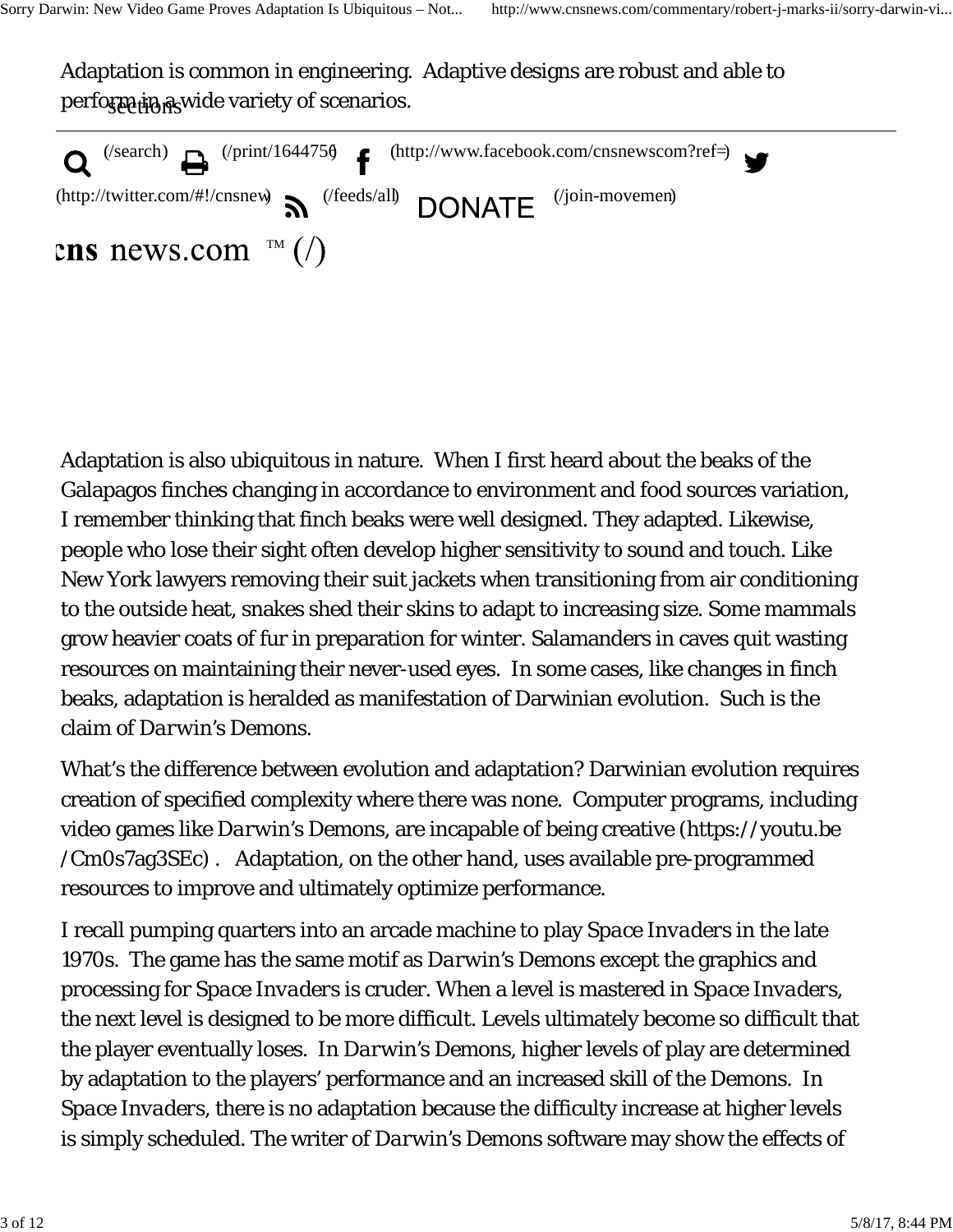adaptation – but none of the purported creativity of evolution is present.

The c<del>ural diplot</del> copport *Darwin's Demons* will gain consciousness and take over the

internet only in a comic book<sub>6</sub> *Robert J Marks II is Distinguished Professor of Engineering in the Department of Engineering at Baylor University, a senior researcher at the Evolutionary Informatics Lab and the co-author of* Introduction to Evolutionary Informatics (https://www.amazon.com/Introduction-Evolutionary-Informatics-Robert-Marksebook/dp/B06XFSY5BZ/ref=tmm\_kin\_swatch\_0?\_encoding=UTF8&qid=&sr=) *along with William Dembski and Winston Ewert.*  $(\text{http://www.facebook.com/cnsnewscom?ref=})$ (http://twitter.com/#!/cnsnew) (/feeds/all)  $\bigcap_{N\in\mathbb{N}}$   $\bigcap_{N\in\mathbb{N}}$   $\bigcap_{N\in\mathbb{N}}$   $\bigcap_{N\in\mathbb{N}}$   $\bigcap_{N\in\mathbb{N}}$ 

## DONATE (https://www.cnsnews.com/joinmovement?utm\_source=website& utm\_medium=article&utm\_campaign=morriso819)



Printer-friendly version (/print/commentary/robert-j-marks-ii/sorry-darwin-video-game-proves-adaptationubiquitous-not-evolution)

**You May Like tv-cns&utm\_medium=referral&utm\_content=thumbnails-a:Below Article Thumbnails:) tv-cns&utm\_medium=referral&utm\_content=thumbnails-a:Below Article Thumbnails:) tv-cns&utm\_medium=referral&utm\_content=thumbnails-a:Below Article Thumbnails:)**

(http://mmptrack.com/click.track?CID=399496&AFID=362416&ADID=1905552&iris=667036&SID=ec-mrctv-cns&src=taboola)

#### **"White Oil" Discovery Could Make OPEC Obsolete**

**Oil & Energy Investor**

(http://mmptrack.com/click.track?CID=399496&AFID=362416&ADID=1905552&iris=667036&SID=ec-mrctv-cns&src=taboola) (https://i.track777.com/path/lp.php?trvid=11542&trvx=ced44cc8&

exid=CiQ3MzhmNWJhMy1jMmQ2LTQ0NGYtYWIwNS03ODVkNjE5ODBiYzgSFXlub3RtZWRpYS1kZWFsZGFzaC1zYw&site=mrctvcns&ci=548145&cii=41203389&utm\_source=gg1&utm\_medium=mrctv-cns&utm\_term=Cable+Companies+Furious+over+This+New+Device& utm\_content=http%3A%2F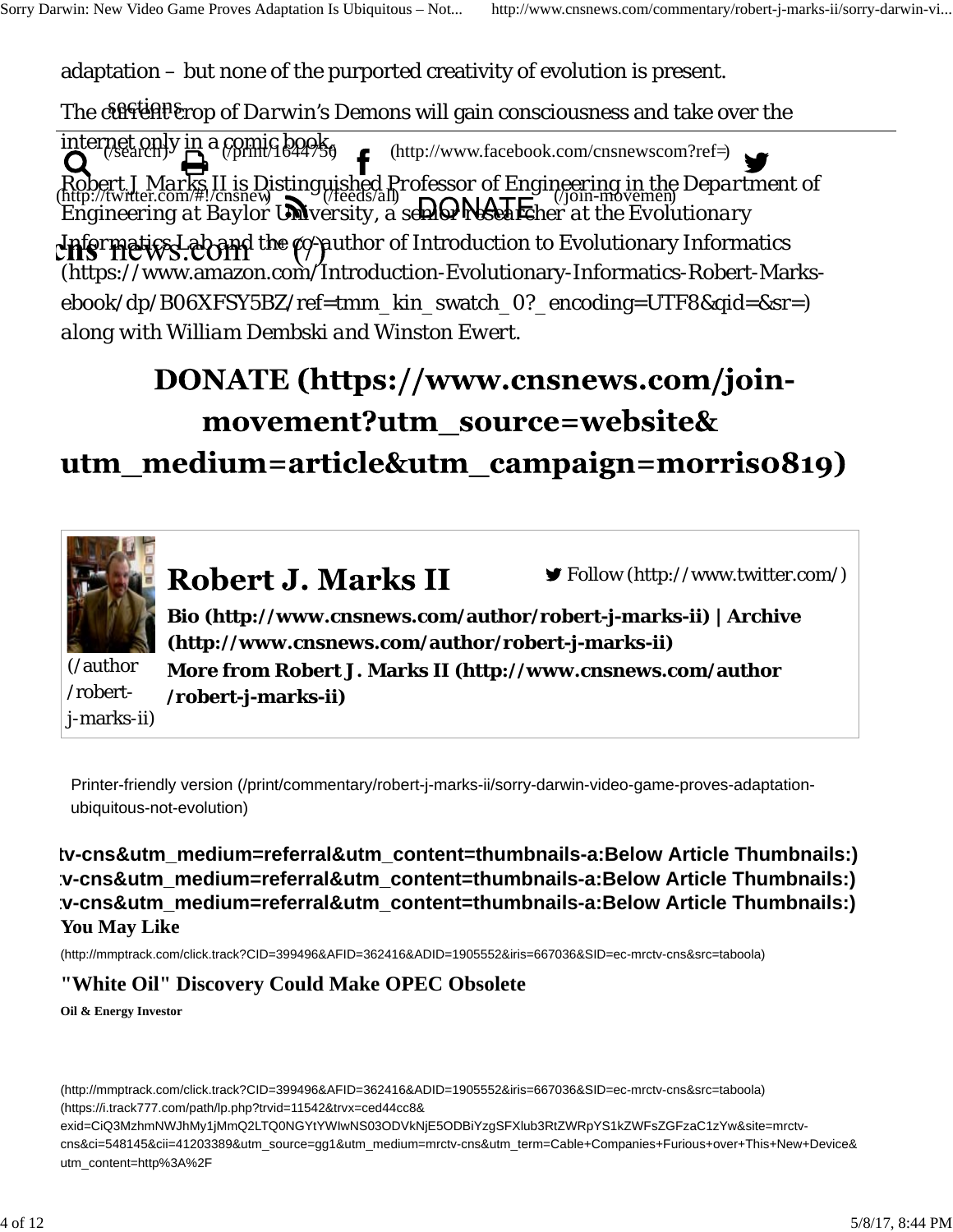%2Fcdn.taboolasyndication.com%2Flibtrc%2Fstatic%2Fthumbnails%2F92dfd2cd391079cae624d916fc6e5d7c.jpg)



### **He Didn't Call After Their Date. 33 Years On, She Learned The Painf…**

**TheBuzzTube**

(http://www.thebuzztube.com/didnt-call-her?utm\_term=3e4fdb&utm\_campaign=TBT-US-DKT-TAB-HQ\_FirstDate&utm\_source=taboola& utm\_medium=mrctv-cns)

(http://historylocker.com/the-25-most-evil-people-whove-walked-the-earth/?utm\_source=taboola&utm\_campaign=Horrible-People-MSN-01& utm\_medium=referral)

#### **These Are The 25 Most Evil People To Ever Live!**

**History Locker**

(http://historylocker.com/the-25-most-evil-people-whove-walked-the-earth/?utm\_source=taboola&utm\_campaign=Horrible-People-MSN-01& utm\_medium=referral)

(http://curioushistorian.com/remembering-the-forgotten-war-through-declassified-photos/?utm\_source=tb& utm\_campaign=ch\_forgotten\_us\_d\_1&utm\_medium=ch\_forgotten\_us\_d\_1&utm\_term=mrctvcns&utm\_content=Untold+History+Of+The+Korean+War+Looks+Beyond+What+Is+Known)

#### **Untold History Of The Korean War Looks Beyond What Is Known**

**Curious Historian**

(http://curioushistorian.com/remembering-the-forgotten-war-through-declassified-photos/?utm\_source=tb& utm\_campaign=ch\_forgotten\_us\_d\_1&utm\_medium=ch\_forgotten\_us\_d\_1&utm\_term=mrctvcns&utm\_content=Untold+History+Of+The+Korean+War+Looks+Beyond+What+Is+Known) (http://coffeebeans.com/how-to-find-cheap-keurig-k-cups/?utm\_source=taboola&utm\_medium=mrctv-cns)

#### **3 Cheap K-Cup Alternatives That Are Winning over Coffee L…**

**CoffeeBeans | Angelino's**

(http://coffeebeans.com/how-to-find-cheap-keurig-k-cups/?utm\_source=taboola&utm\_medium=mrctv-cns) (http://www.historyinorbit.com/44-astonishing-archaeological-finds-history/?utm\_source=taboola&utm\_medium=CRAIG\_HistoryInOrbit.com-Desktop-US-Archfinds-5&utm\_term=mrctv-cns&utm\_content=https%3A%2F%2Fconsole.brax-cdn.com%2Fcreatives%2F4807de2ea8f3-43b5-8d44-a63073961018%2Fvampire\_3a971a243fb5828e3c1ce79efa4e4f98.600x500.png& utm\_campaign=Archaeleogists+Make+A+Discovery+That+Leaves+Them+Speechless)

#### **Archaeleogists Make A Discovery That Leaves Them Speechless**

**History In Orbit**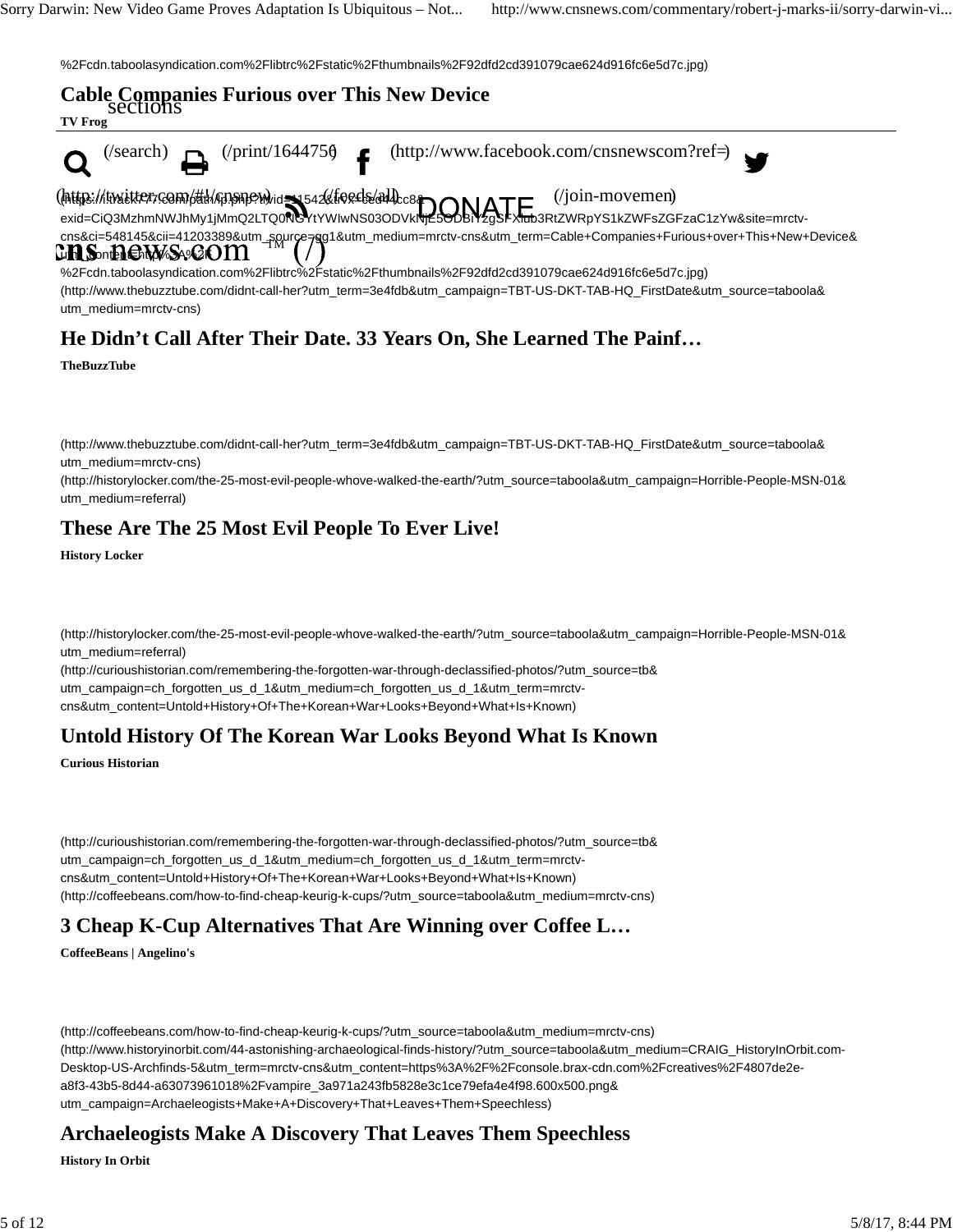

(http://def.sptrkr.com/176e3eb4?utm\_source=Taboola&utm\_medium=mrctv-cns&utm\_campaign=DEF\_US\_D\_Taboola\_33596\_489464& utm\_content=40785565)

(http://cyber-breeze.com/three-lions-take-pregnant-rhino-wildlife-fight-century/?utm\_adid=3c841b&utm\_source=Taboola& utm\_medium=referral&utm\_campaign=Tab-Pregnant-Rhino&utm\_term=mrctv-cns&ps=1)

#### **Speechless Ending To Fight Between Pregnant Rhino And 3 Lions**

**Cyber Breeze**

(http://cyber-breeze.com/three-lions-take-pregnant-rhino-wildlife-fight-century/?utm\_adid=3c841b&utm\_source=Taboola& utm\_medium=referral&utm\_campaign=Tab-Pregnant-Rhino&utm\_term=mrctv-cns&ps=1)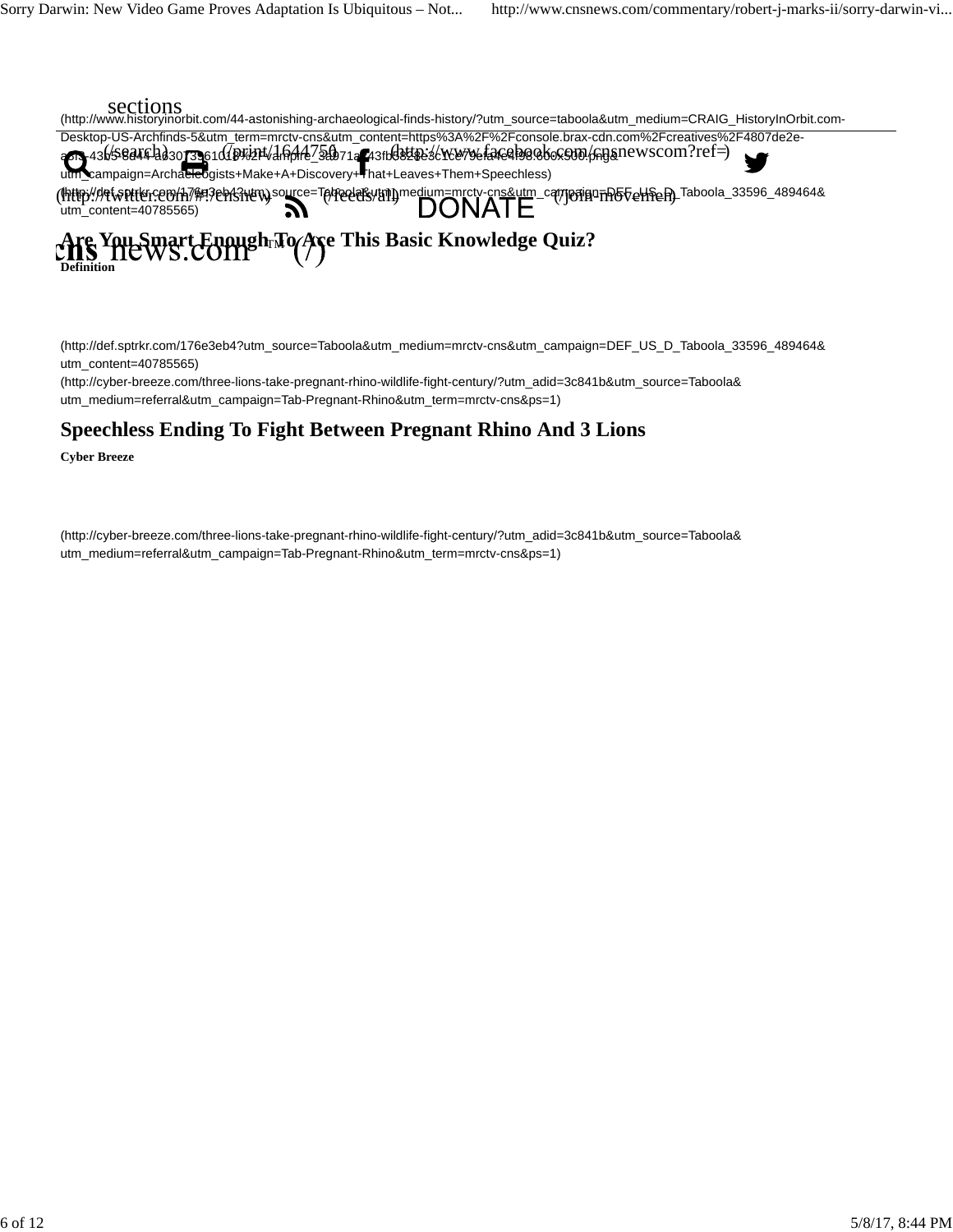| <b>42 Comments</b>                    | <b>CNSNews.com</b>        |                                                                           | $\bigcup$ Login $\lnot$ |
|---------------------------------------|---------------------------|---------------------------------------------------------------------------|-------------------------|
| sections<br>$\mathcal{O}$ Recommend 9 | <b>EX Share</b>           |                                                                           | Sort by Newest -        |
| (/search)                             | $($ print/164475 $\delta$ | $(http://www.facebook.com/cnsnewscom?ref=)$                               |                         |
|                                       | . .                       | (http://twitter.com/#Pchshewssion (/feeds/all) DONATE<br>$(join-movemen)$ |                         |

## **Yeah SsiGO114**ys ago

Many things in nature are sub optimal, imperfect solutions that work well enough. An advantage needs to be significant enough that it creates an advantage in reproduction otherwise it serves no purpose at all. Evolution is a competition of generations, not individuals.

DI implies perfectly designed and specialized creations, something we don't see in nature at all.

Why do golden retrieves have bad hips? (For that matter why do human's have bad backs?) Why do male black widow spiders hang around to be eaten after reproduction?

The answer is that bad hips and backs don't affect reproduction much at all and being eaten after reproduction doesn't prevent reproduction in spiders.

DI doesn't work as an explanation because it doesn't offer a useful model for predicting or explaining the variation of species.

Evolution is believed in science because it is the only explanation that fits all the natural evidence we've discovered.

 $2 \wedge \vert \vee \cdot$  Reply  $\cdot$  Share  $\vee$ 



#### **DerrickWildcat** • 6 days ago

"In some cases, like changes in finch beaks, adaptation is heralded as manifestation of Darwinian evolution."

it's adaptation and natural selection to the point of speciation...and that is evolution. Intelligent Design is disingenuous.

 $4 \wedge \vert \vee \bullet$  Reply  $\bullet$  Share  $\vee$ 

#### **pete** • 6 days ago

Evolution is Revolution against God. I have yet to see anything in creation which does not have a design, vastly intricate at that. I have yet to see something which popped out of nothing, and yet to see something moving without a mover. I pity all those poor souls who have zero hope for eternal life and cannot say "Thank you" to our benevolent, magnificent God for giving us the overwhelming beauty of creation and the love which is possible between His creatures. I prefer my children, grandchildren and great-grandchildren to behave and live like precious children of God, rather the descendants of monkeys with no soul or morals or hope for eternal life. I suspect school teachers prefer kids guided by the moral law rather than instinct.

 $1 \wedge \cdots \vee \bullet$  Reply • Share ›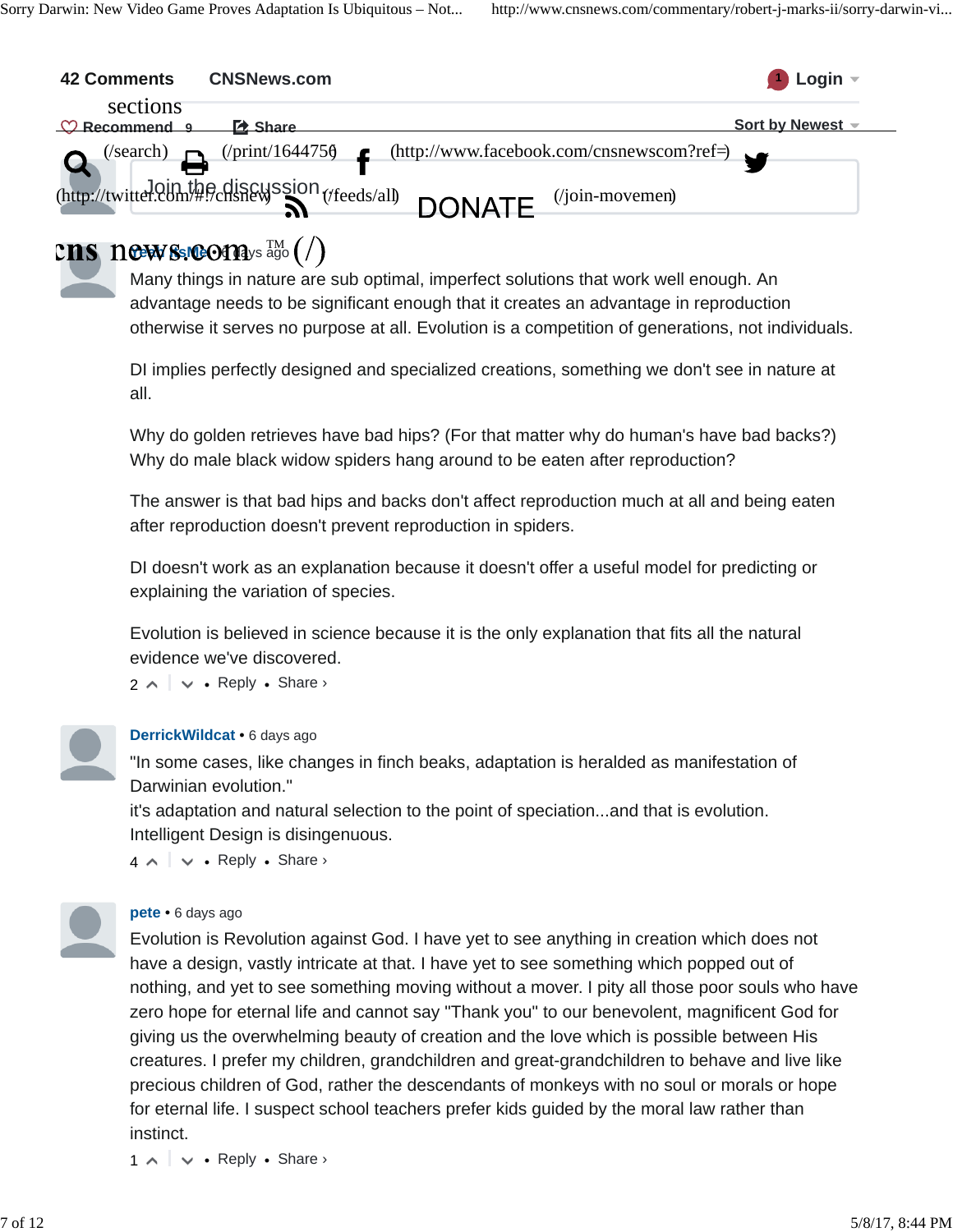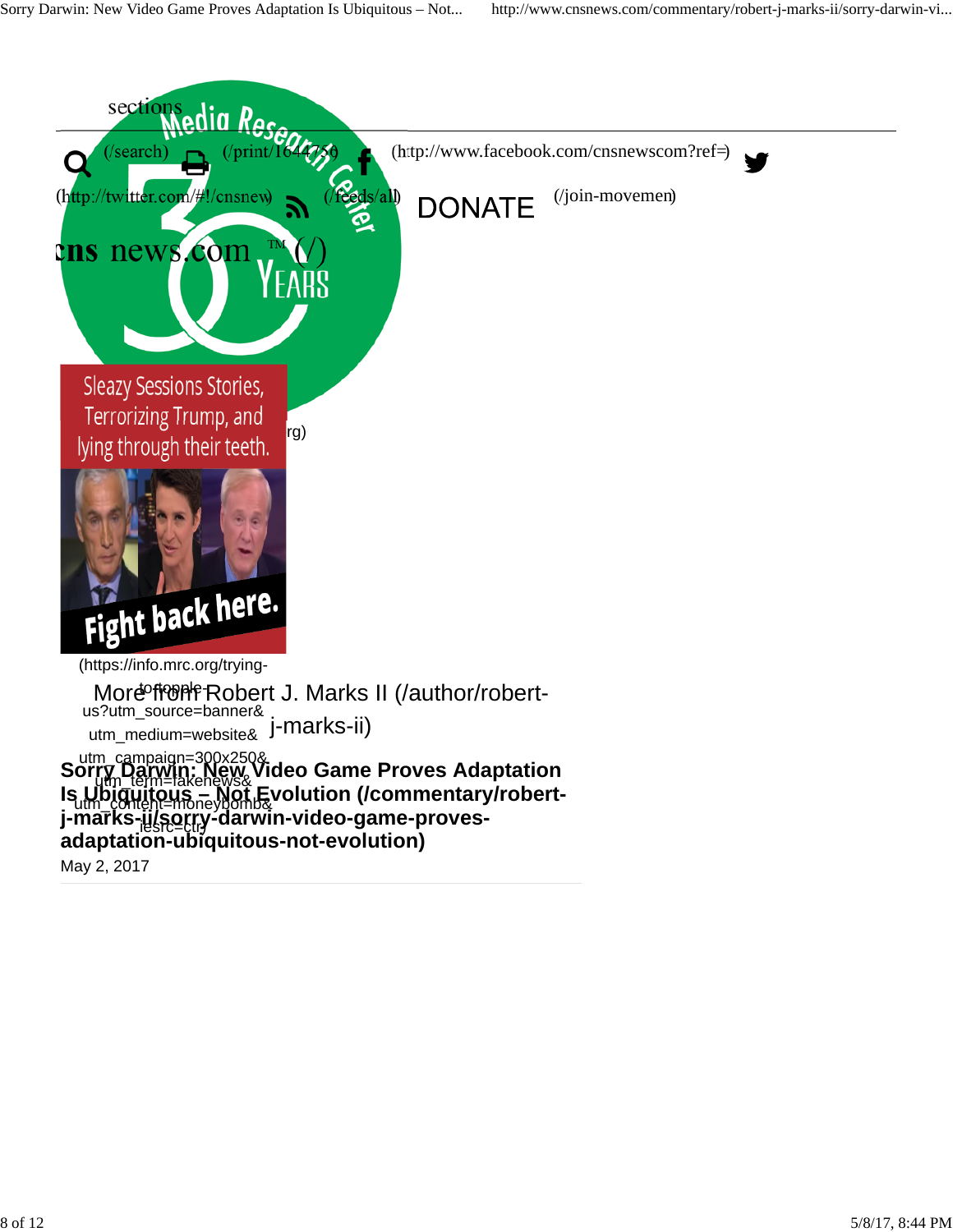

(http://cnsnews.com/news/article/kathleen-brown/nobel-prizewinning-physicist-obama-dead-wrong-global-warming-0) (http://www.cnsnews.com/blog/michael-w-chapman /testimony-isis-genocide-parents-shown-video-daughtersraped-tortured-given)

#### **Testimony on ISIS Genocide: Parents Shown Video of Daughters Raped, Tortured – Given Body Parts in Bags**

(http://www.cnsnews.com/blog/michael-w-chapman /testimony-isis-genocide-parents-shown-video-daughtersraped-tortured-given) (http://cnsnews.com/commentary/eric-metaxas/how-doesgay-marriage-hurt-us-heres-how)

#### **How Does Gay 'Marriage' Hurt Us? Here's How.**

(http://cnsnews.com/commentary/eric-metaxas/how-doesgay-marriage-hurt-us-heres-how) (http://cnsnews.com/commentary/l-brent-bozell-iii/hillarysmanservants-exposed)

#### **Hillary's Manservants, Exposed**

(http://cnsnews.com/commentary/l-brent-bozell-iii/hillarysmanservants-exposed)

referral&utm\_content=organic-thumbnails-a:Right Rail Thumbnails 2nd:)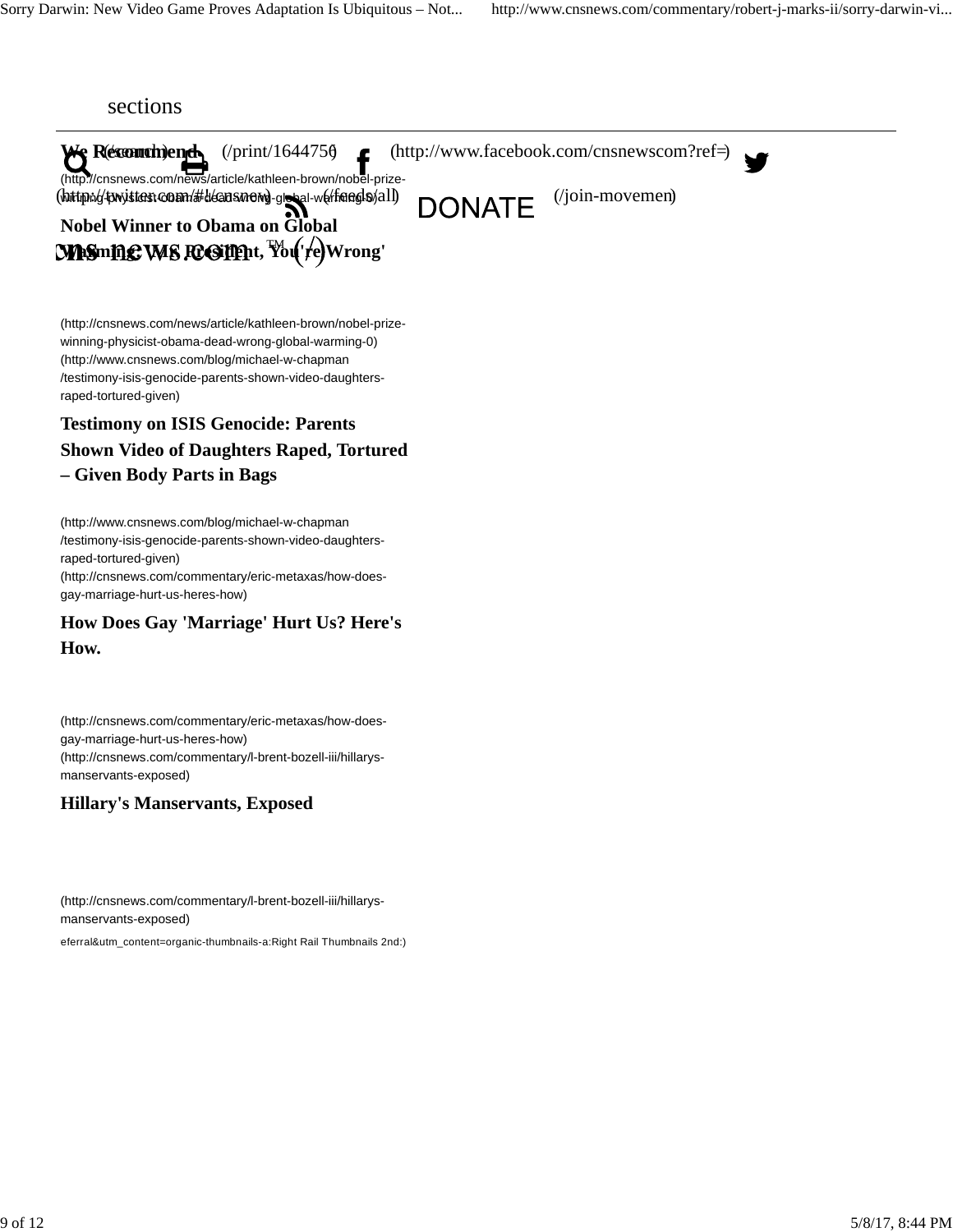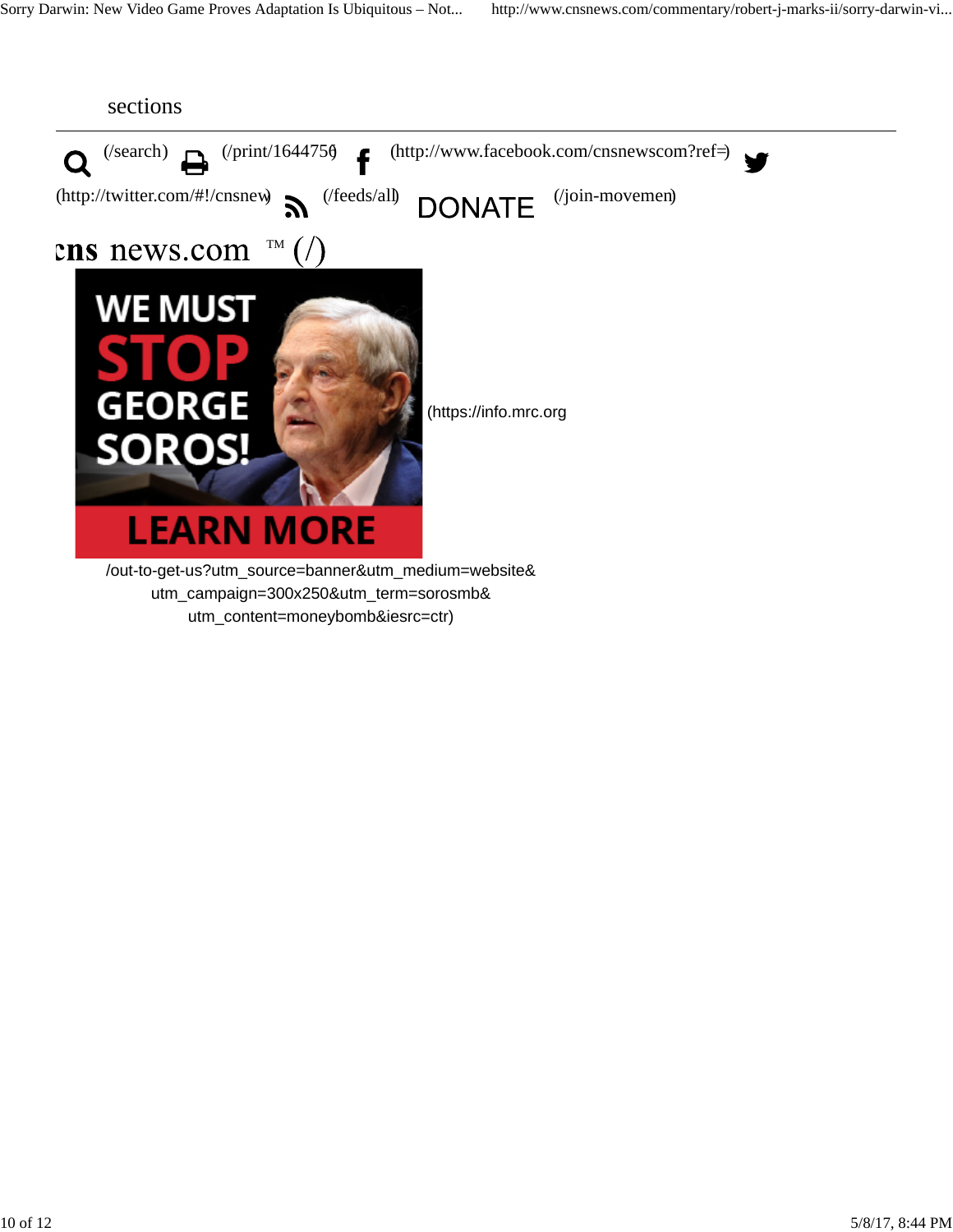

(http://www.cafepress.com/themrcstore)

#### HOME (/) WASHINGTON (/CATEGORY/WASHINGTON) NATIONAL (/CATEGORY/NATIONAL) INTERNATIONAL (/CATEGORY/INTERNATIONAL)

About Us (/about-us) Privacy Policy (/privacy-policy) Terms of Use (/terms-use-agreement) Donate (http://www.cnsnews.com/join-movement) Video (/video) Blog (/opinion/blog) Commentary (/opinion /commentary) Editorials (/opinion/editorial) Cartoons (/cartoons) Advertise (http://www.intermarkets.net /advertiser-solutions/portfolio/cnsnews) RSS (/feeds/all)

Copyright 1998-2017 CNSNews.com.

CNSNews.com is a division of the Media Research Center.

(http://www.mrc.org)

The mission of the Media Research Center (http://www.mrc.org) is to create a media culture in America where truth and liberty flourish. The MRC is a research and education organization operating under Section 501(c)(3) (http://www.mrc.org/static/about-us) of the Internal Revenue Code, and contributions (https://www.mrc.org/action /join-the-movement) to the MRC are tax-deductible. Copyright © 2014, Media Research Center. All Rights Reserved. Federal employees and military personnel can donate to the Media Research Center through the